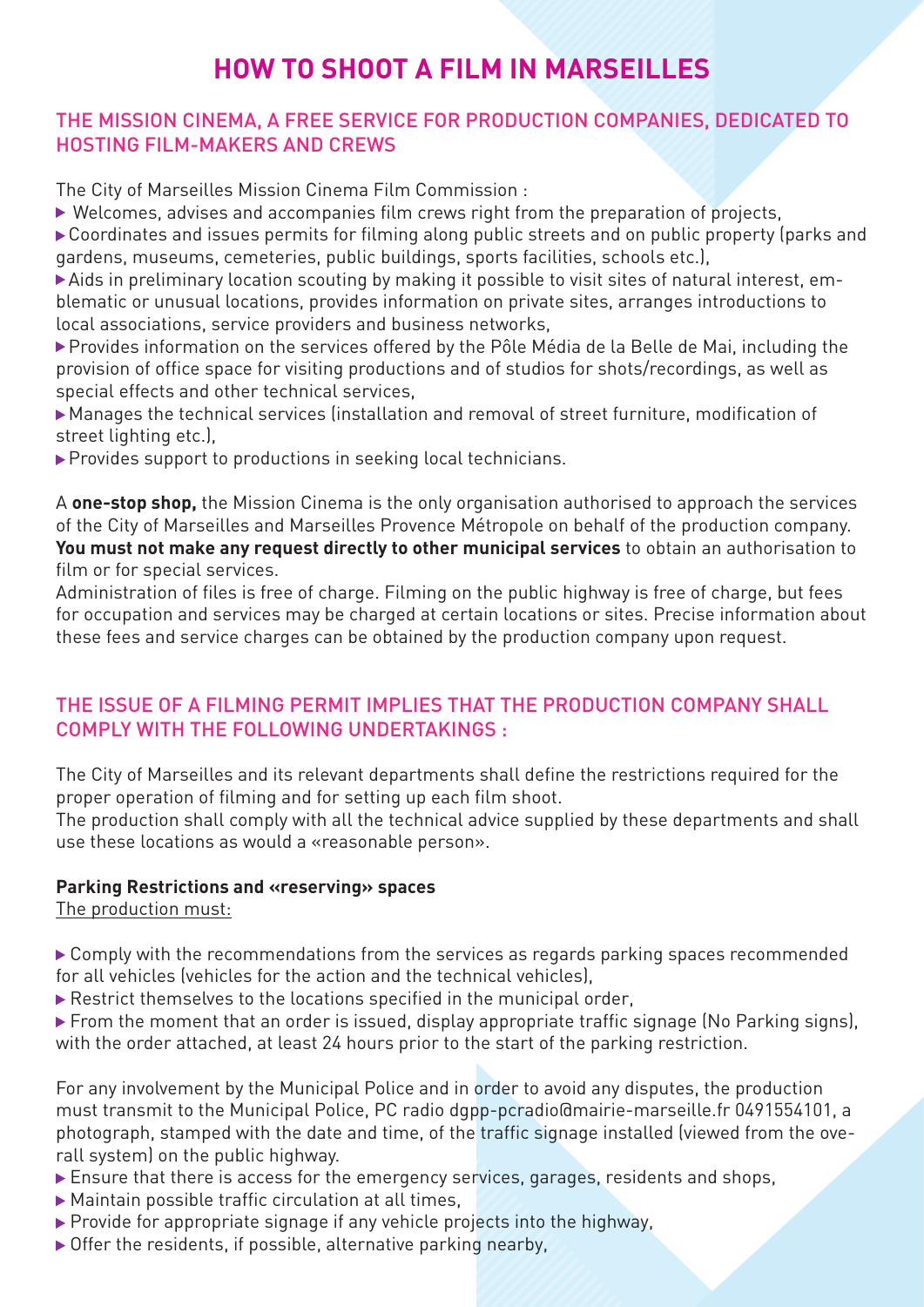Begin a leafleting campaign to inform the residents 3 days prior to «reserving» the parking spaces,

 $\triangleright$  Signal any indoor shooting, if the technical vehicles are parked on the public highway,

▶ Postponement due to adverse weather conditions must be anticipated when the services are requested to examine the possibility of issuing an order for several days.

It shall be the responsibility of the production to «supervise» the no-parking zones regulated by the order. The Municipal Police shall on no account assume responsibility for supervision.

The production company shall be liable for the service providers they have hired to reserve the parking spaces ahead of filming and for ensuring that they treat the residents with respect.

#### **Stopping and prohibiting movement of traffic**

▶ Traffic may not be stopped (temporarily or permanently) without the consent of the relevant authorities and the issue of a municipal order.

▶ The offices of the City of Marseilles shall define the conditions for stopping the circulation of traffic, either on the initiative of the Municipal Police or on that of the production. These options shall be defined in accordance with various parameters: the sensitivity of the site, the nature and density of the traffic, etc.

 Where traffic is stopped «intermittently», compliance of 2 to 3 minutes maximum per shot shall be authorised, with priority given to the emergency services and RTM buses.

▶ The City of Marseilles shall, in the exercise of its professional judgement, order the presence of the Municipal Police at certain sensitive sites. However, the presence of the police shall not release the production from its obligation to set up a temporary signage system. Assistance from the Municipal Police in traffic matters is subject to agreement and the payment of a fee.

## **Traffic Ban: «total block»**

Traffic may not be stopped (temporarily or permanently) without the consent of the competent services and the issue of a municipal order. To obtain a «total block» traffic ban, the production must:  $\triangleright$  Provide a diversion plan drawn up by the accredited signage company,

Ensure that there is access for the emergency services, garages, residents and shops,

In the case of reorganisation on the roadway, ensure a 3-metre wide band for access by the emergency services.

#### **Miscellaneous**

 All sites used for shooting must be returned to their original condition. The signs relating to the filming positioned around the city and on street furniture must be removed when filming is finished.

Any installation of a mobile generator set requires a system of safety barriers,

 For access to the marked and regulated spaces the production must **[download the form](http://www.marseille.fr/sites/default/files/pdf/formulaire_zone_pietonne.pdf)** from the link and send the form when making the request.

▶ The use of imitation firearms is regulated; the City of Marseilles and the police services must be notified in advance.

▶ The production must contact the owner of any «remarkable» building, which might figure in the filming schedule, in order to determine, where appropriate, the property rights of the architect.